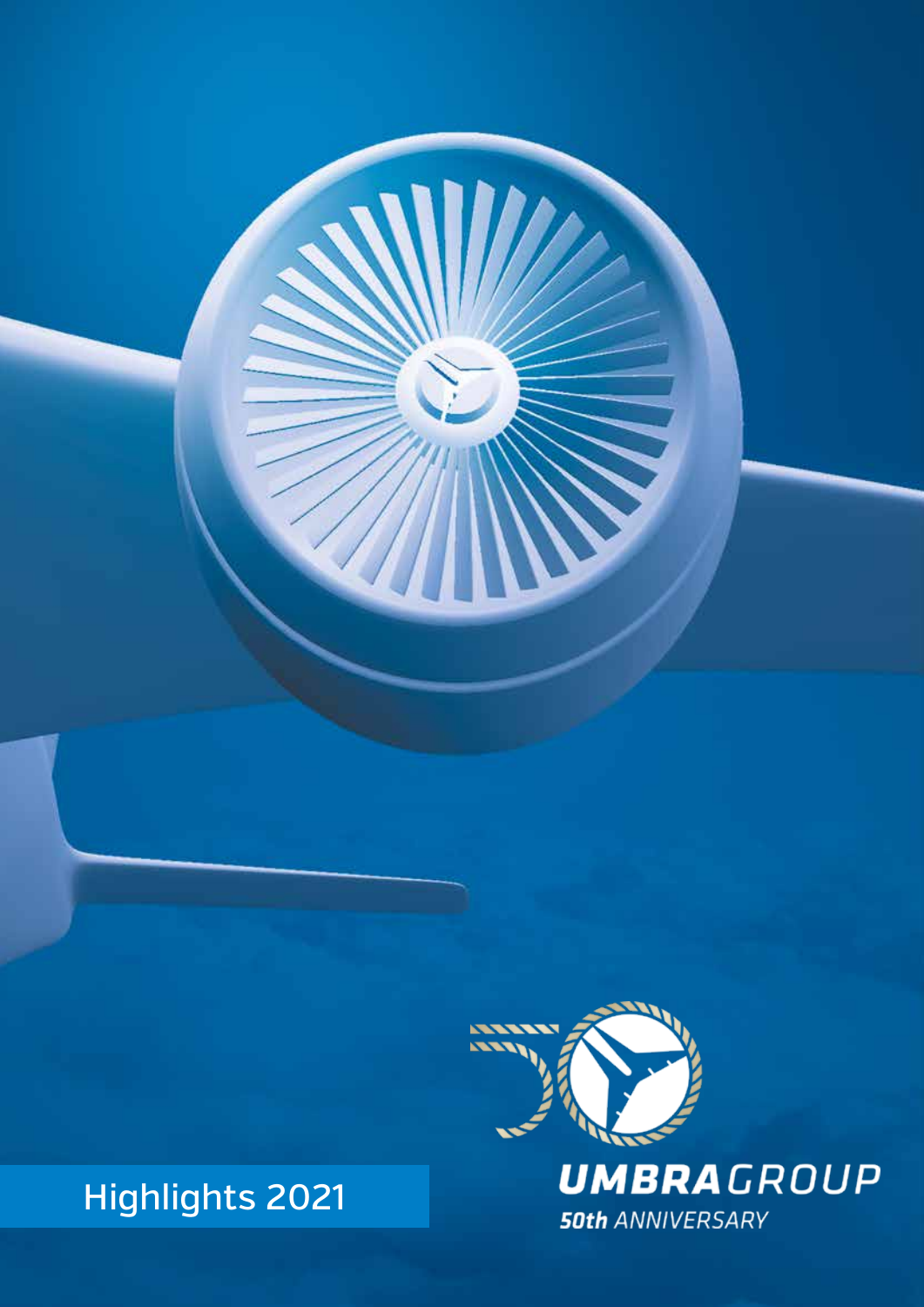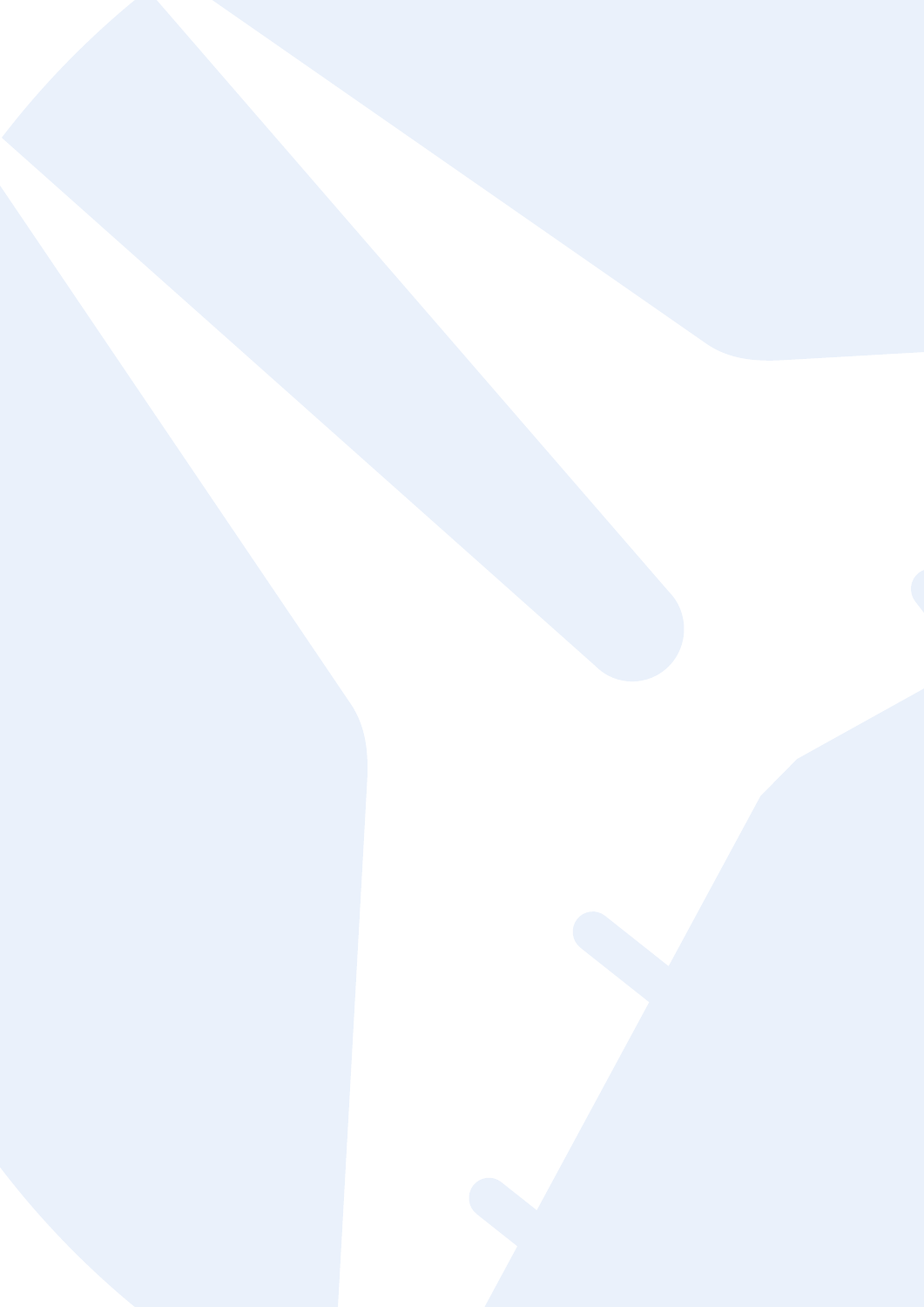

**The pandemic affected 2021 with uncertainties and challenges. In spite of this, the Group laid out foundations to start a new phase of growth to ensure a progressive development into the future guided by the unanimously shared principles of solidity, professionalism and passion.**

The 2021-2025 Business Plan approved by the Board of Directors on 29 January 2021 testifies that the Group's results have proven resilient despite the factors of external criticalities and the uncertainty of the commercial aerospace sector.

And indeed, the structure's durability achieved € 171,441 thousand in revenues, registering only a slight decrease of 5.2% compared to the previous year; more specifically, the Industrial sector achieved € 75,220 thousand in revenues. Aerospace recorded a decline of 9.0%. Despite the decrease in volumes, the Ebitda margin was 13.8%, up from 13.4% in 2021.

From a financial point of view, it should be noted that in 2021 the Group generated a cash flow of € 28,021 thousand. It should also be noted that the latter must be considered as an amount much higher amount than the set target, resulting in a positive net financial debt of € 41,337 thousand, and therefore higher by € 16,213 thousand compared to the previous year.

The solid performances recorded in 2021, taking into account the aforementioned critical issues in the Aerospace sector, testify to the Group's ability to prepare efficient solutions in the electromechanical implementation sector thanks to the undisputed know-how, 'commitment and passion', which represent factors, principles and values that have always been shared by the company's human capital, whose great value will allow the constant expression of a continuously growing potential.

Also, during the year, the Group looked in depth at issues related to non-financial criteria that measures environmental impact, respect for social values and aspects of good management. More specifically, these are the criteria called ESG (i.e. Environmental, Social, Governance) which are increasingly being considered, especially by international groups, to build a business model capable of implementing responsible investment projects, not only with regard to financial management of their own companies, but also paying attention to the aforementioned environmental, social and governance aspects.

Going even further, it should be noted that the first few months of 2022 were positive in terms of revenues despite the rapid evolution of the Russia-Ukraine crisis, which the Group continues to monitor extremely closely.

At present, the Group is not yet particularly affected and the impact of the above situation is considered to be rather limited; however, the supervision set up on the procurement of raw materials and production costs remains considerable; the repercussions on energy costs are also significant.

Despite the complexities imposed by the national and international scenario, the Group continues to invest in projects that support fragile communities through the Valter Baldaccini Foundation, which the company has always strongly supported financially and collaboratively.

This year we are celebrating UMBRAGROUP's 50th anniversary. We have come a long way, just think of the old headquarters in Via Piave, where it all began, thanks to our visionary managers Valter Baldaccini and Reno Ortolani.

We want to celebrate this event with all our offices and collaborators around the world, expressing our appreciation to all of them because each has contributed to making this success story possible.



*Antonello Marcucci President UMBRAGROUP S.p.A.*

We can be proud of UMBRAGROUP's predominance in the market. The brand is a leader in the production of ball screws and electromechanical actuators and this is thanks to an organized, compact and cohesive Group, which has made innovation its creed.

On this anniversary, we want to celebrate our entire community inspired by solid values, and built on a sense of family as well as a corporate culture of "WE", which we all share.

Thanks to our customers and suppliers, who have allowed us to pursue our goals through relationships of trust and solid collaboration.

We strongly believe that with everyone's commitment and collaboration we will find ourselves celebrating many more birthdays together.

We would like to take this opportunity, having reached the end of our mandate, to thank all the the Board of Directors for the excellent work done together, the members of the Board of Statutory Auditors who participated in our work, UMBRAGROUP's Management for their collaboration, and all those whose various titles intervened in the Council's work, for the valuable contribution provided but above all, thanks to all of you for the trust you have placed in us over the years.

**Happy 50th UMBRAGROUP.**

Foligno, March 25, 2022

Subultacue

*2021*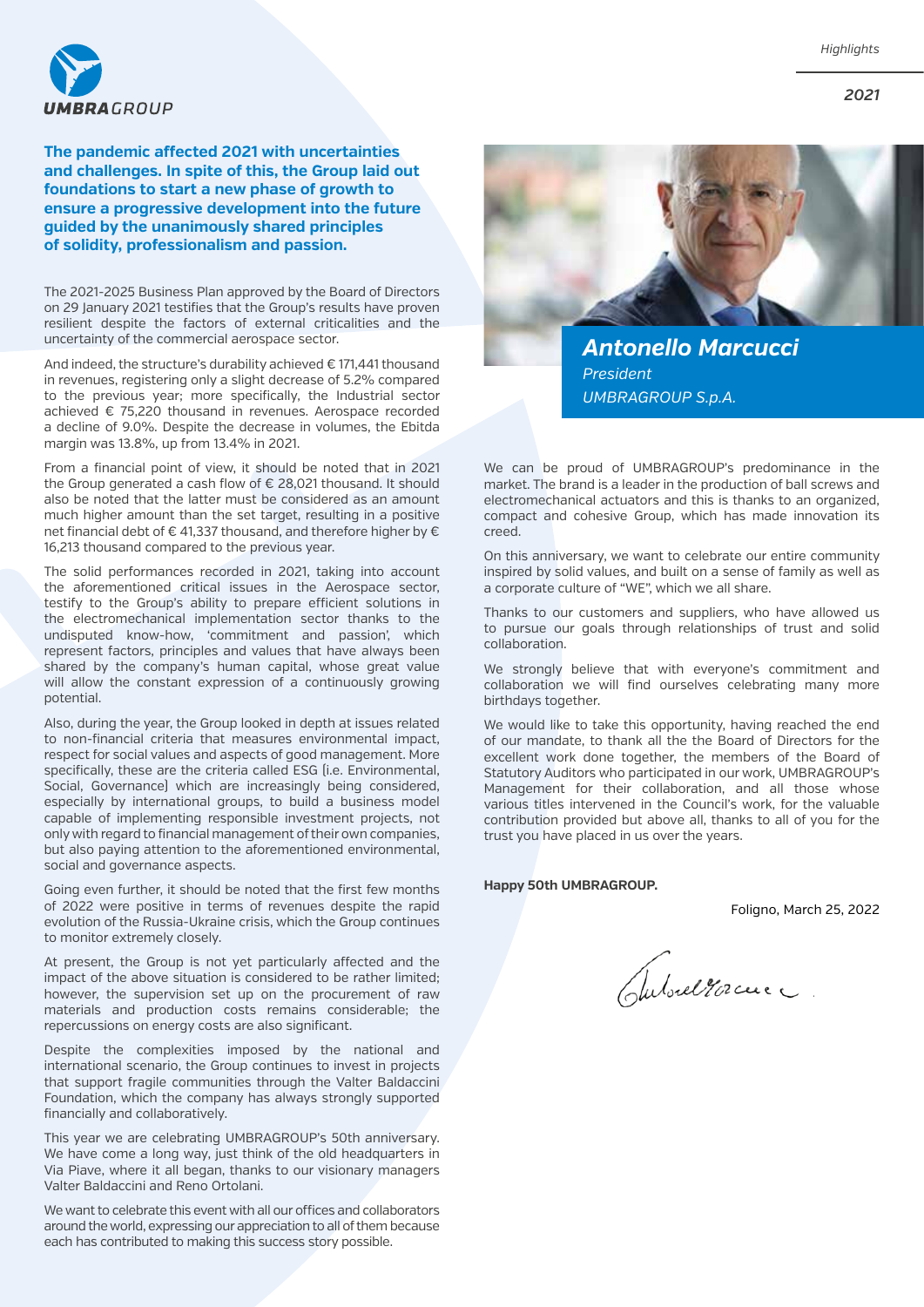*2021*

## **UMBRAGROUP culture to overcome difficulties**

*2021 made its entrance by renewing the difficulties already highlighted in 2020: the Covid-19 pandemic continued to jeopardize economic growth.*

 $\mathcal{Q}$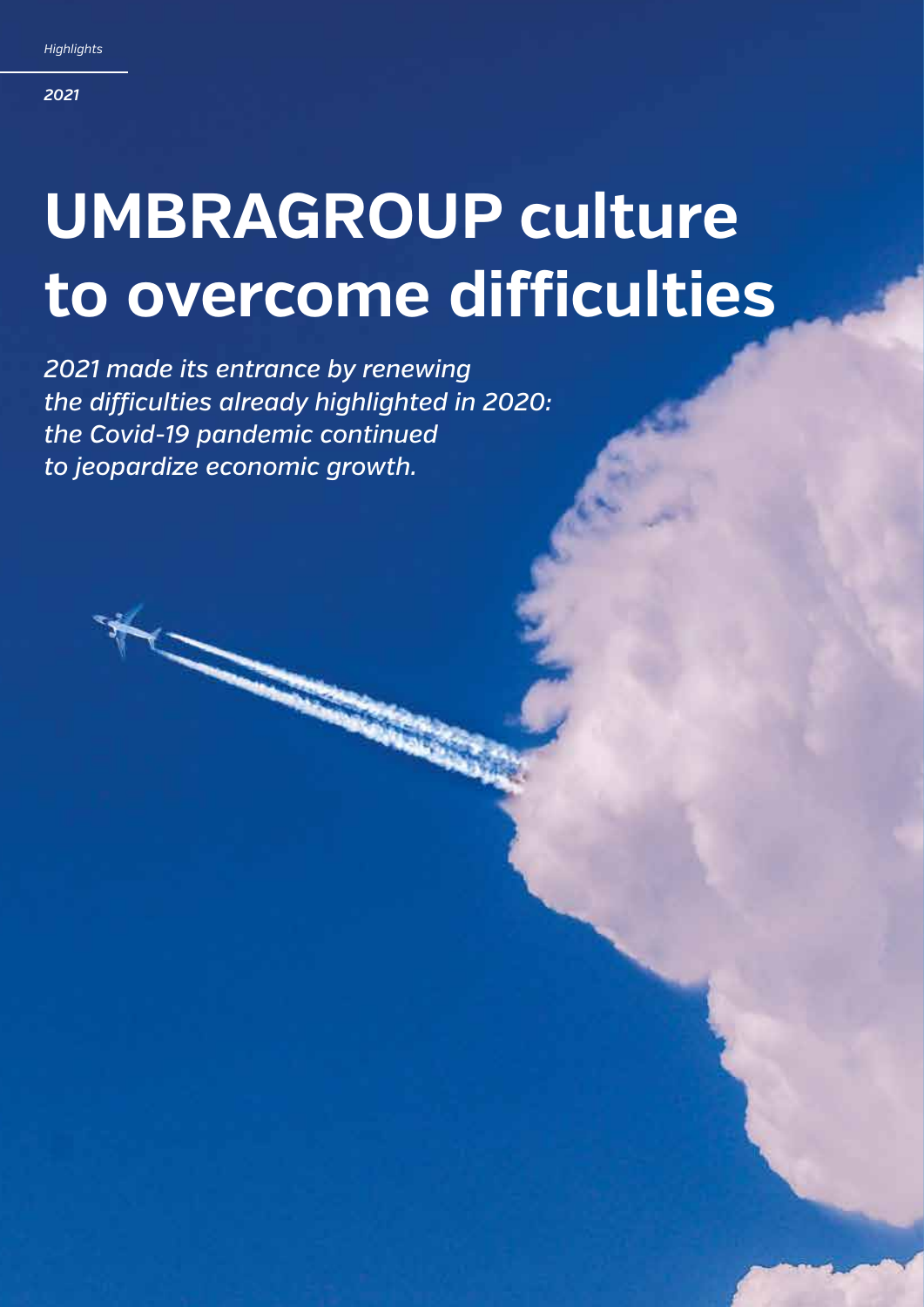#### *Matteo Notarangelo CEO UMBRAGROUP*

#### *Despite the difficulties, the UMBRAGROUP Team has constantly worked with professionalism, heart and dedication, facing the obstacle with optimism.*

*We have continued to manage the challenges resulting from the pandemic, paying attention to internal costs and above all to the criticalities relating to the supply chain. With a spirit of initiative, we are looking into the future trying to anticipate market trends and offering our customers solutions that can put them increasingly in a position of competitive advantage.* 

*We see the energy transition as an important opportunity for growth.*

*In the aerospace sector, in line with other companies in the sector, UMBRAGROUP had to face a drop in civil aviation volumes which, for some important customers, exceeded 60%.* 

*However, we recognized this challenge as an opportunity to look at new segments, products and technologies. The Sales, Engineering and Operations Teams have worked in perfect synergy to accelerate the times both for the acquisition of new opportunities and for development, qualification and industrialization.* 

*We were thus able to strengthen some partnerships and reach new customers thanks to long-term contract renewals with established customers and new orders for new businesses and new applications.*

*As for New Technologies development, 2021 was an eventful year with many projects reaching the final phase of prototype construction and qualification.*

*While it is true that we are waiting for the Covid emergency to end which will allow existing programs to resume volumes and capture the growth linked to the macroeconomic factors that are restarting air transport, we are convinced that these conditions have created new opportunities for enhanced future growth.* 

*In the industrial market, a growing trend was confirmed, albeit still below pre-pandemic levels.*



*In particular, the second half recorded a very positive trend thanks to the restart of some important UMBRAGROUP sectors, which in the COVID period had experienced significant slowdowns, such as entertainment, water cutting and food homogenization.*

*To seize all the opportunities related to the Industrial sector's restart and growth, it will be increasingly important to move into the market in close collaboration and harmony with our customers.*

*On a global level, we have given priority to process standardization, the sharing of best practices and the achievement of KPIs throughout the Group's production sites.* 

#### *The future will see us move more and more as one team globally.*

*As for our future, we are focusing on two guidelines: Innovation and Quality. By following them, we will reach our growth targets as early as 2022.*

*We must continue to promote new technologies with excellent quality products and services. This goal can be achieved thanks to our people, who manage to make a difference even in a complex historical moment.*

#### *Our team represents our values and our future.*

*UMBRAGROUP is a winning culture, capable of transforming threats into growth opportunities for a better tomorrow.*

> *Matteo Notarangelo UMBRAGROUP CEO*

Alstre Modunte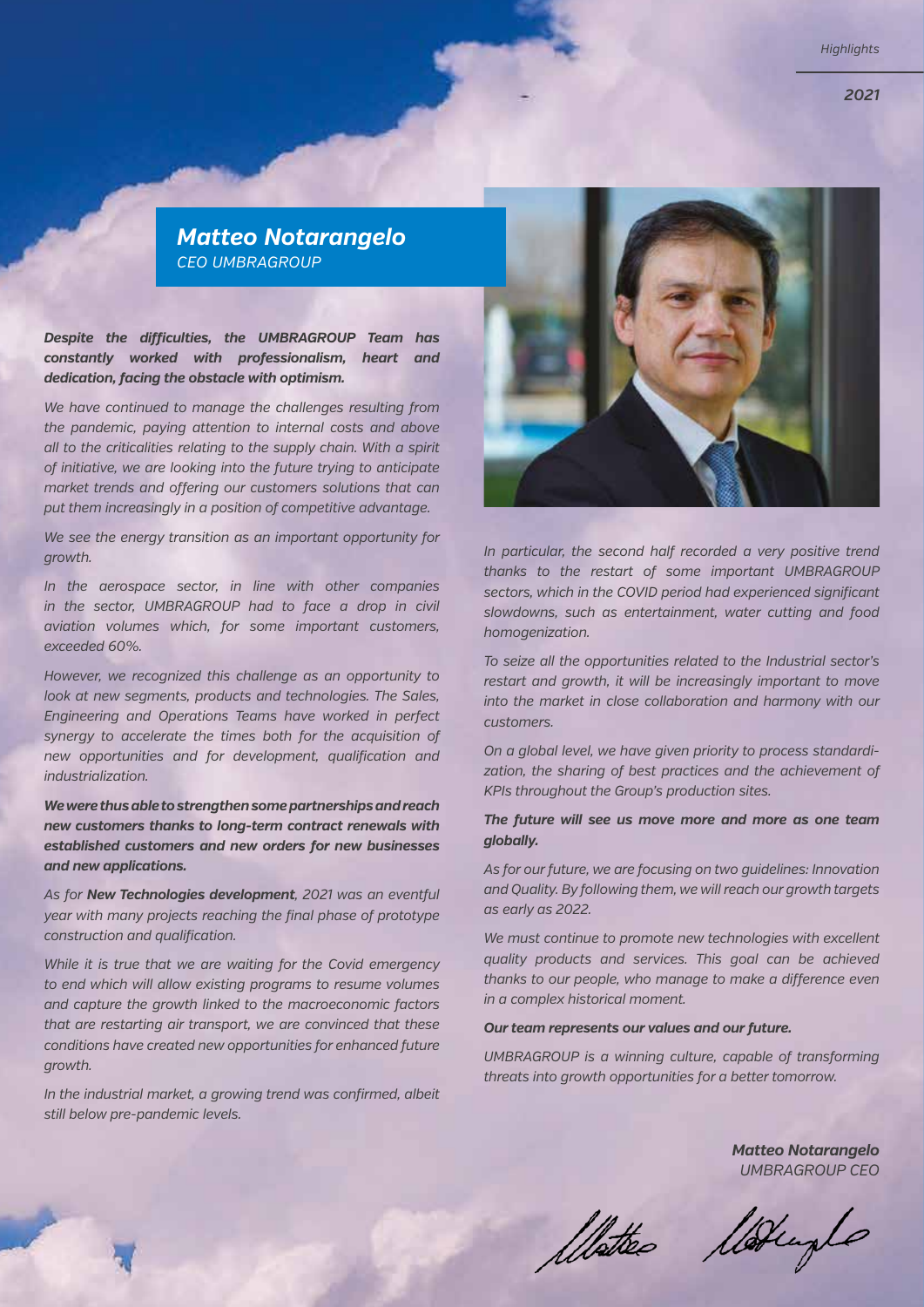*Highlights*

*2021*

# **UMBRAGROUP 2021**

Even though 2021 was significantly affected by the Covid-19 pandemic which continued to impact business development, UMBRAGROUP managed to generate an absolute value EBITDA almost in line with the previous year, to improve profitability on revenues and considerably increased its positive Net Financial Position.

Consolidated revenues recorded a decrease of 5.2% compared to 2020, due to the expected contraction in the Aerospace Line sales. The performance of the Industrial Line, on the other hand, was better than expected, thanks to a sharp recovery in demand, especially in the second half of the year. EBITDA, substantially in line with 2020, recorded a margin on revenues which rose to 13.8%, compared to 13.4% the previous year. Finally, the Net Financial Position grew by + 64.4% compared to 2020, reaching € 41.4 million at the end of the year.

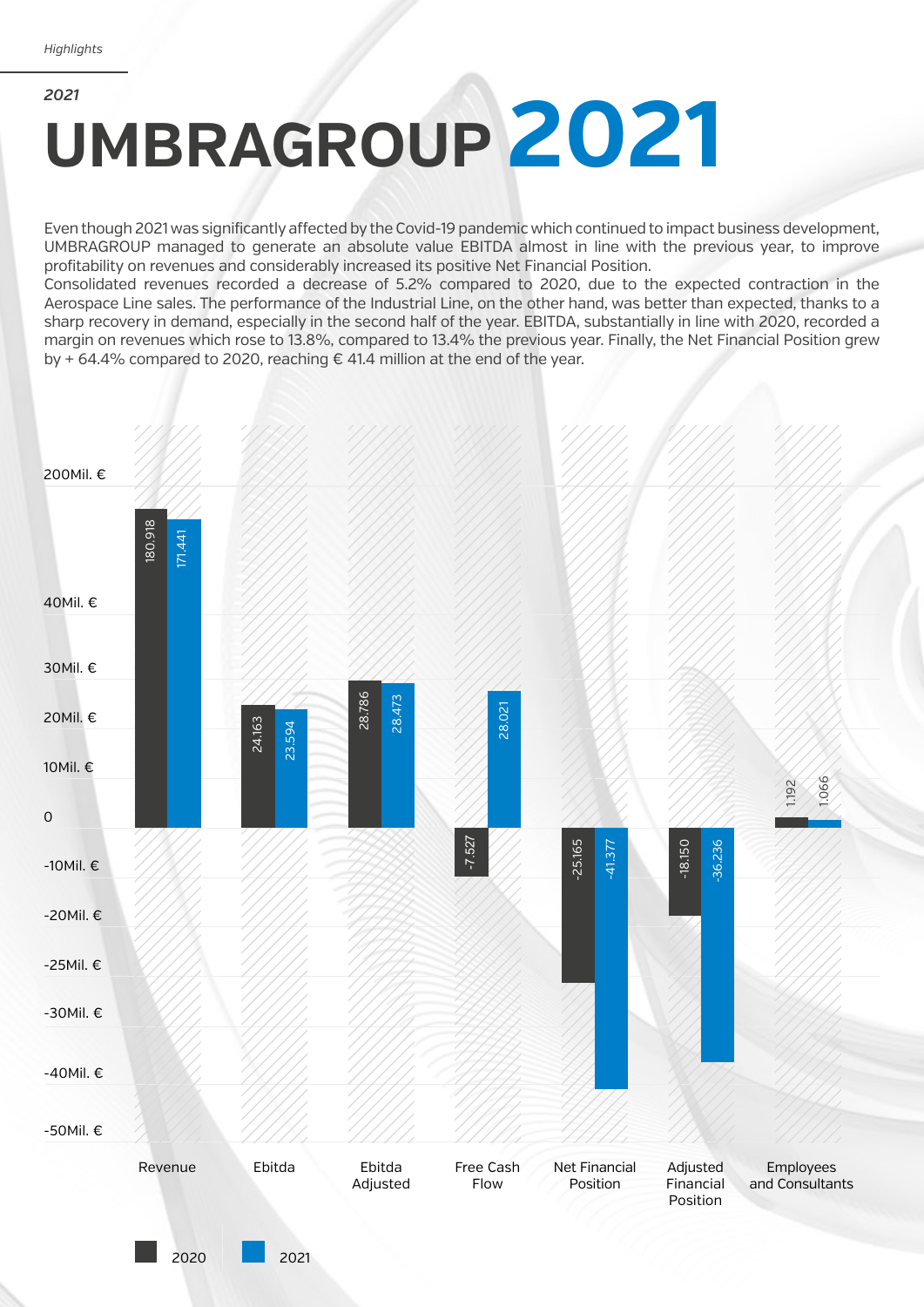## **Revenues by Business line**

The Aerospace Line in 2021 recorded a turnover of € 94.5 million, down by 9% compared to 2020 due to an extremely weak global demand in the aeronautical market due to the consequences of the pandemic, which also significantly impacted the volume of passenger air traffic in 2021.

The Industrial Line, with a substantially stable turnover of € 75.2 million, showed an increasingly sustained recovery in 2021, especially in the second half of the year, thanks to a decisive recovery in demand from the European machine tool market.



## **Revenues by Business Line Percentage**

The results by business line are shown below, comparing 2020 and 2021.

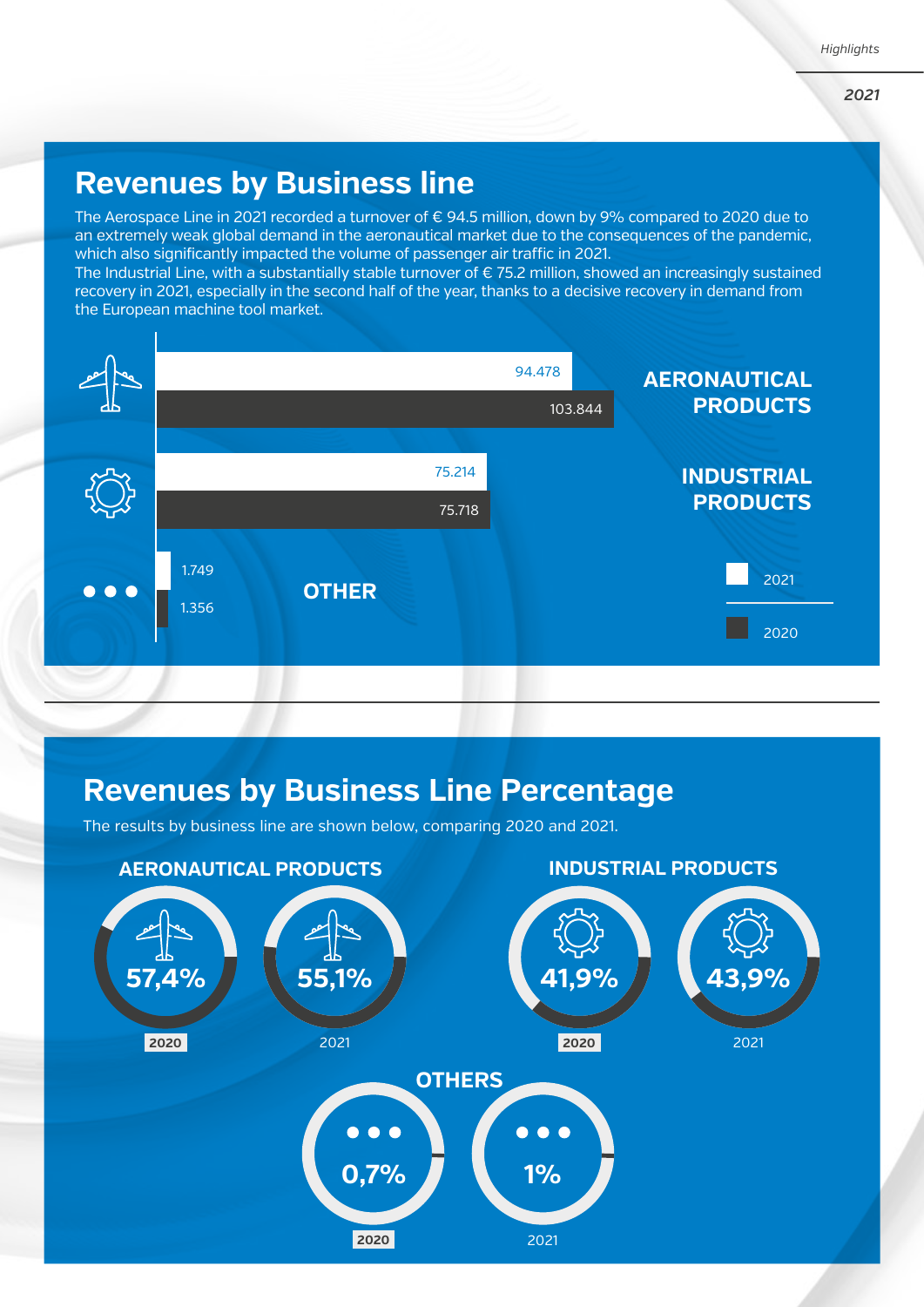*2021*

## **Trends, revenues and historical results**

Before the Covid-19 pandemic, UMBRAGROUP recorded a weighted average annual growth rate (CAGR) in turnover of 10.32% from 2015 to 2019.

The exploration of new acquisition opportunities is an integral part of the development strategies outlined in the Group's 2021-2025 Business Plan.

Today the Group is composed of seven companies that allow it to offer the market a wide range of products and services for numerous sectors and applications.

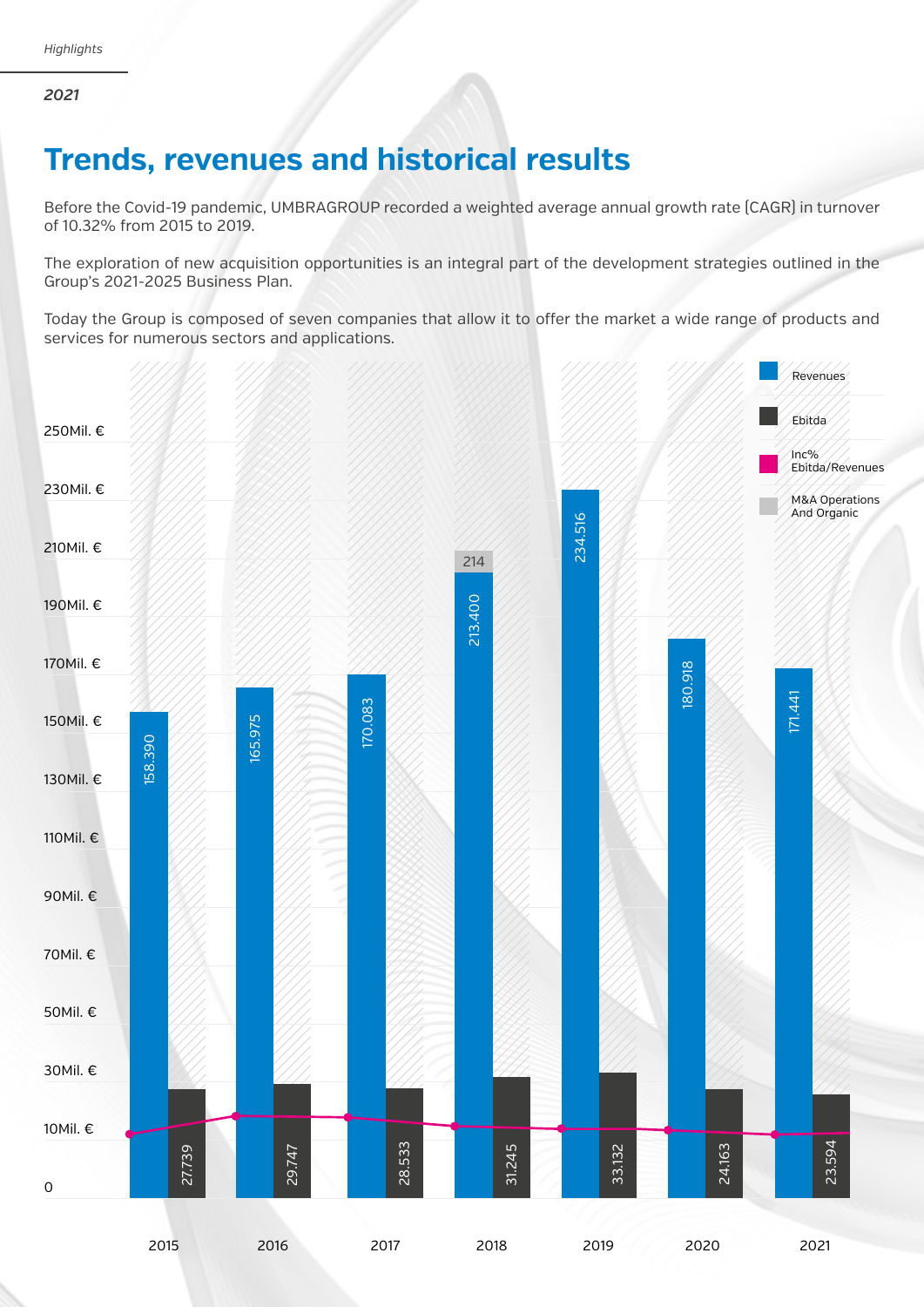## **Trends, equity and financial results**

The Group further strengthened its equity in 2021 thanks to the profit made.

The Net Financial Position, the traditional strength of UMBRAGROUP, shows a continuous improvement from 2015 to 2021, the result of the excellent cash generation by all the Group's. In 2021, despite the contraction in turnover caused by the pandemic, the Net Financial Position grew by 64% compared to the previous year. This is the result of actions aimed at streamlining processes, reducing costs, optimizing working capital - in particular reducing inventories - and rationalizing investments.



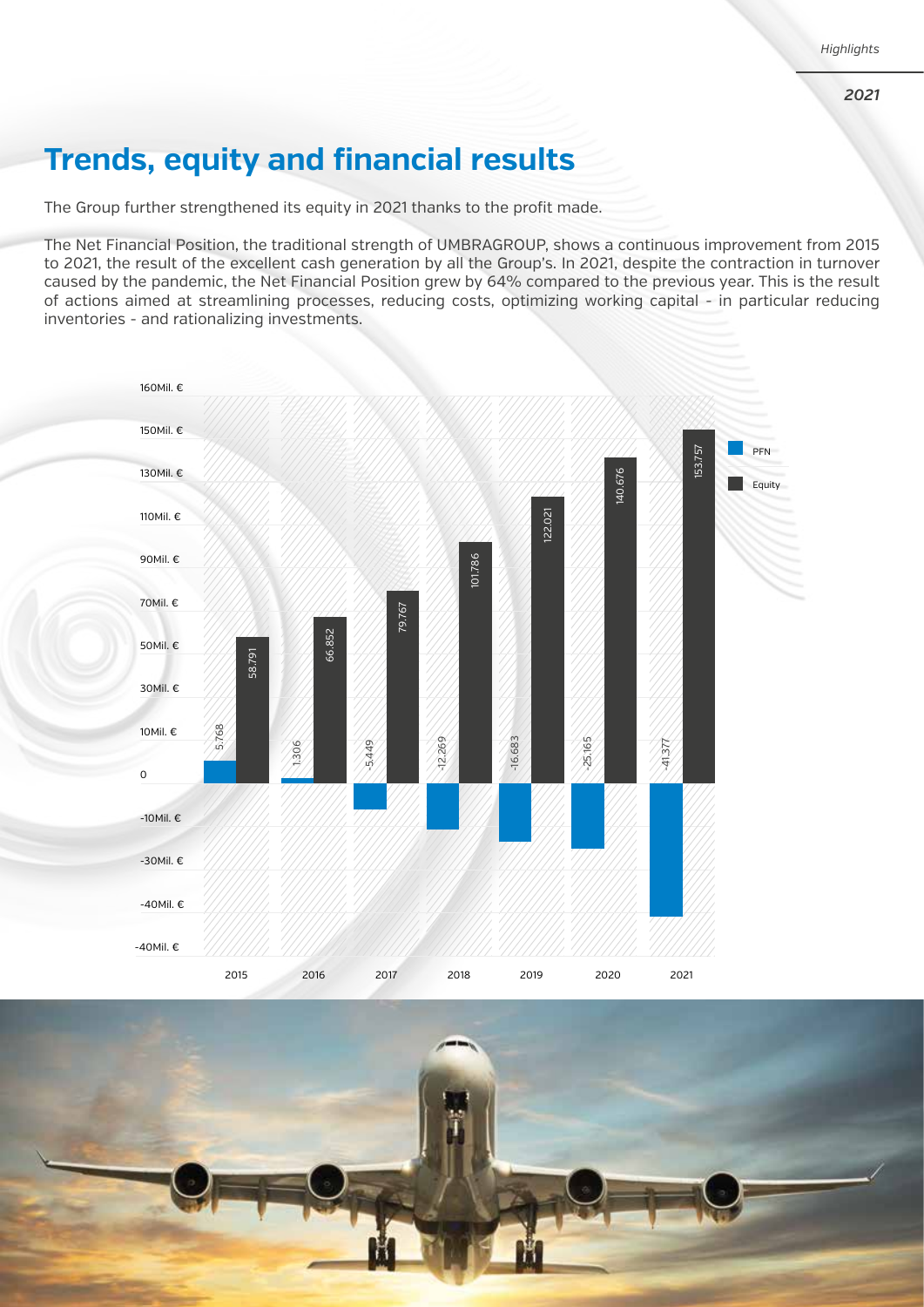*2021*

## **Human resources of the group**

The following graph shows the trend relating to the Group's personnel from 2016 to 2021. As of 31/12/2021, the Group employs 1,066 employees.

For UMBRAGROUP, people are at the center of the work activity, and their development in a context of trust, collaboration and team spirit is a key competitive advantage for lasting success.

Continuous investments in training, development and corporate welfare have allowed all Group's companies to achieve excellent results over the years and to retain their employees.



*"Teamwork is the ability to work together for a common vision; the ability to direct individual work towards the goals of the entire organization. It is the fuel that allows ordinary people to achieve uncommon results "*

*Andrew Carnegie*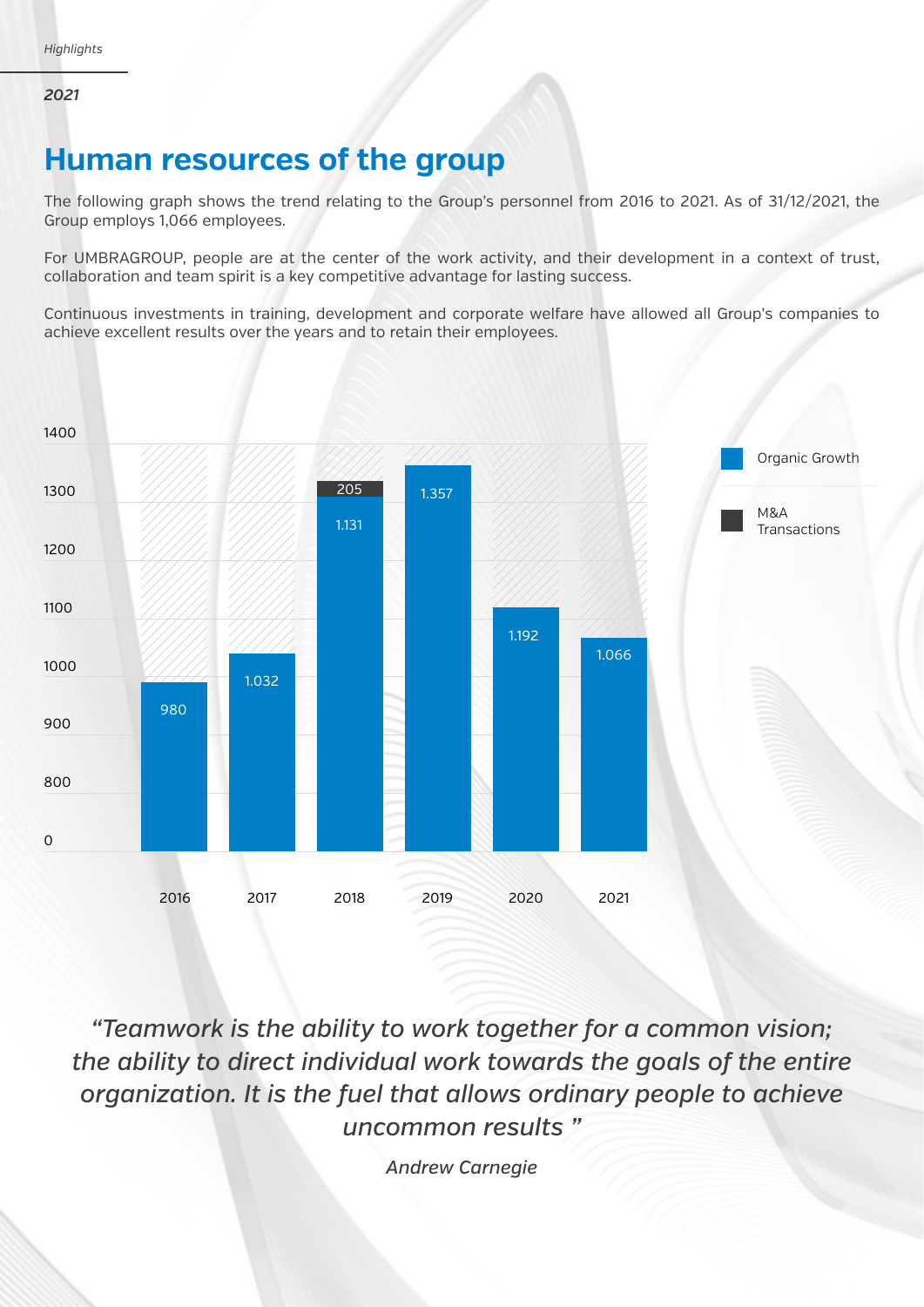



The Valter Baldaccini Foundation was established in 2015, one year after the passage to eternal life of Valter Baldaccini, founder of UMBRAGROUP. It was created to honor his legacy, his values and his actions as a Christian man and enlightened entrepreneur. The Foundation supports those most in need of help by creating projects designed for families in difficulty, initiatives that create job opportunities and educational paths that are opportunities for redemption in Italy and around the world.

### **Projects 2021 - ITALY**

**WITH FAMILIES** (third year) Parenting support for 15 fragile families in the area (Foligno).

With the ANT Umbria Foundation, home visits to 34 cancer patients and 115 interviews at the free psychological support desk for those who have suffered a bereavement.

With VIDES MIC MAG TBM and the Parish of Santa Maria Madre del Redentore in Tor Bella Monaca (Rome), support for the work of an educator in the day center for minors and renewal of the playground for younger children.

Conclusion of the post-earthquake renovation of the Foligno youth house.

Support for "The city in your pocket", an event with workshops and games dedicated to families and their children at Villa Fidelia, Spello (PG).

Support for the research of Dr. Francesca Scordamaglia *"The effects of the health emergency linked to covid-19 in the matter of contracts and obligations: regulatory interventions and Umbrian Court jurisprudence guidelines"*, coordinated by Prof. Orestano of the Department of Law of the University of Perugia (co-financed with the University of Perugia and the Cassa di Risparmio di Perugia Foundation).

### **Projects 2021 - WORLD**

Support for the third year to the house managers of Emmaus House which supports women marked by a difficult past to regain autonomy (Saginaw, Michigan, U.S.A.).

At the Leskoc House, in Kosovo, training and job placement of a group of women in the dairy and in the bakery / pastry shop. Support for the first year of the University for two young girls who have started attending the Faculties of History and Exercise Sciences.

**MUTANU L'ORTO ROSA**: greenhouse for vegetables and rearing of goats cared for by 20 women (Kenya). For the fourth year of the project, the creation of a course dedicated to microcredit and one to the development of agricultural skills.

**A JOB FOR MOMS IN MATHARE** (Kenya) job training and psychological support project for 15 very young mothers, some minors, who were forced into prostitution due to the pandemic.

Distance support for 35 children and young people and a university course (KENYA).

Distance support for 24 children (BURKINA FASO).

| 2021<br><b>MAIN</b><br><b>NUMBERS</b> | The number of projects in Italy and in the world $ 12\rangle$ |                       |
|---------------------------------------|---------------------------------------------------------------|-----------------------|
|                                       | <b>Total donations received</b>                               | $\epsilon$ 186.409,00 |
|                                       | <b>UMBRAGROUP Donations</b>                                   | € 70.000,00           |
|                                       | Disbursements for projects                                    | € 115.824,00          |